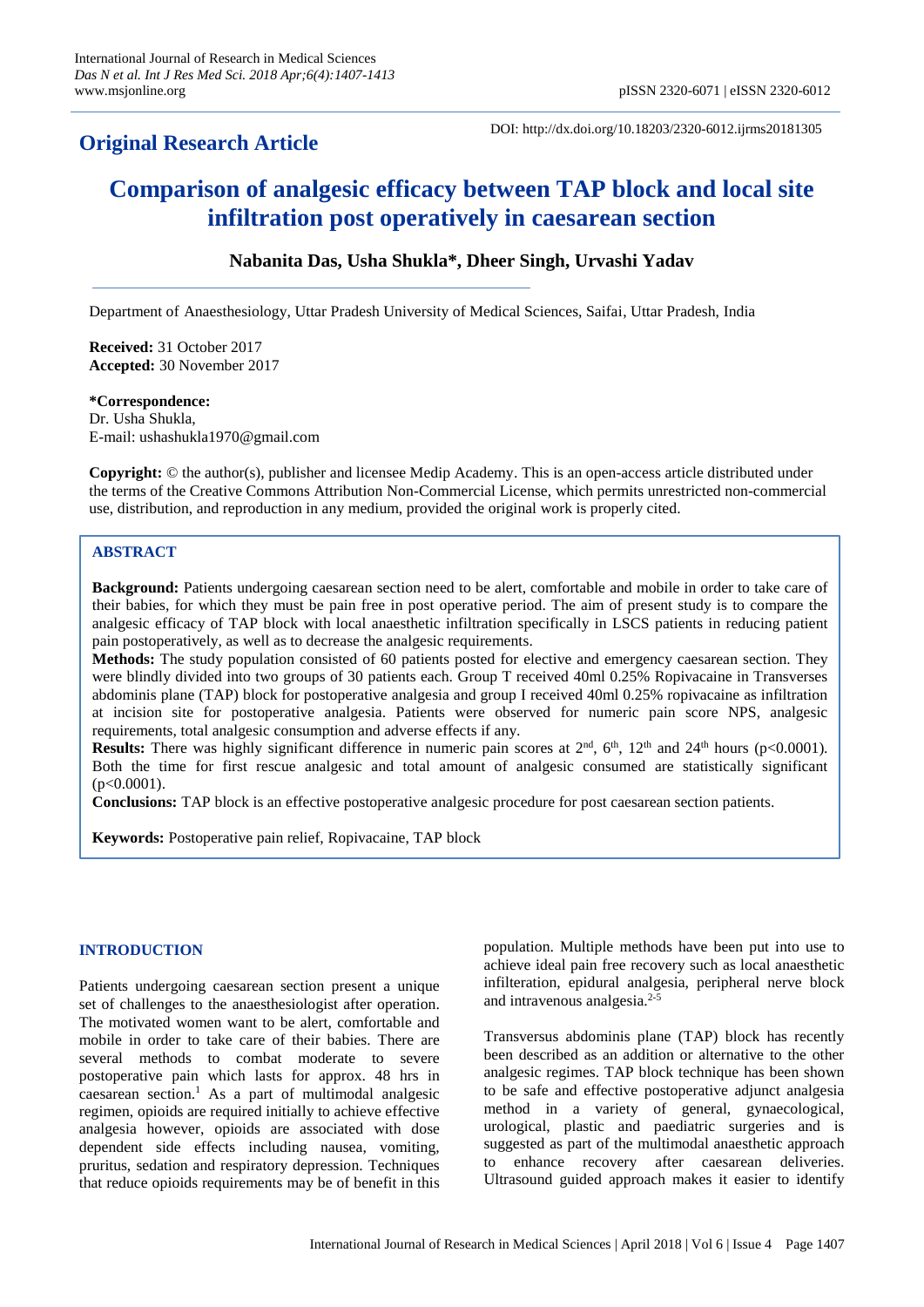the transversus abdominis plane and administration of local anaesthetic in this plane. <sup>6</sup> Local anaesthetic infiltration is a widely performed convenient postoperative analgesia technique.<sup>7</sup>

The aim of present study was to compare the analgesic efficacy of TAP block with local anaesthetic infiltration specifically in LSCS patients in reducing patient pain postoperatively, as well as to decrease the analgesic requirements. This may assist recovery of patients and hopefully decrease emotional and psychological side effects of major surgeries.

Aim and objectives of the study was to do comparison of analgesic efficiency between transverses abdominis plane block and local site infiltration in postoperative caesarean section using 0.25% Ropivacaine. Also, to study time to administration of first dose of rescue analgesic. Also, to study the total amount of analgesic consumed and patient satisfaction.

## **METHODS**

This randomised, double blinded, controlled clinical study was conducted after obtaining approval from institutional ethical committee and obtaining written informed consent from each patient after explaining the study procedure.

The sample size was calculated with the assumption of a possibility of at least of 35% difference between the two groups. Therefore 30 patients were included in each group in order to obtain an alpha error of 5% and statistical power of 80%. Preoperative assessment was done on the day before surgery and in the morning of surgery in elective patients while it was conducted just before surgery in emergency caesarean section.

A total of 60 ASA I and II pregnant patients, over 18year's of age, who had completed 36weeks period of pregnancy and posted for caesarean section were included in the study. ASA III and IV Patients, history of hypersensitivity or allergy to the study drugs, patient refusal, BMI more than 30kg/sqm, patients presenting with cord prolapse, hand prolapse, and uterine rupture were excluded from the study. Patients were randomly allocated to two groups:

Group T: Received TAP block with Ropivacaine 0.5% 40ml (20+20ml on each side),

Group I: Received local site infiltration with Ropivacaine 0.5% 40ml (20+20ml on each side),

All patients received inj. Ranitidine 50mg and inj. Metoclopramide 10mg; 15min before surgery as a prophylaxis against aspiration.

Patients were received in operation theatre, identified and multichannel monitors which included electrocardiography, heart rate, non-invasive blood pressure and pulse oximetery, were attached and baseline values obtained. An intravenous access was established by 18G IV cannula and lactated ringer's solution (20ml/kg) was infused over 15-20min for intra-venous (IV) hydration. With the patient in right lateral position, the L3-L4 inter-vertebral space was identified and infiltrated with 1ml of 2% lidocaine. After taking full aseptic precautions, lumbar puncture was performed at L3-L4 interspace through midline approach using a disposable 25G Quincke"s spinal needle. 2.5ml of hyperbaric bupivacaine was then injected in the subarachnoid space after free flow of CSF and patient was made supine and 15<sup>0</sup> wedges was placed under her right hip. Surgical incision was allowed once sensory dermatomal level of T4 was achieved.

Mean arterial pressure (MAP) and heart rate (HR) were recorded at every 5min during whole operative procedure. Any fall in MAP of more than 30% of baseline was considered as hypotension and treated with 100-200ml of fluid bolus followed by inj. Mephentramine 6mg i.v. if required. Atropine was given i.v. (600mcg) if HR becomes less than 60 beats per minutes.

The sensory block was assessed by pin prick method along the midclavicular line bilaterally. The motor block was assessed according to the modified bromage scale:

- 0-no motor block.
- Inability to raise extended leg, able to move knees and feet,
- Inability to raise extended leg and move knees, able to move feet,
- Complete motor block.

Surgery was allowed only after the sensory level of anaesthesia upto T4 and bromage block of scale 2 was achieved. The time to reach T4 dematome sensory block, highest level of sensory block and Bromage 2 motor block was recorded before surgery. Intra-operative complications (nausea, vomiting, hypotension and bradycardia) and postoperative complications (nausea, vomiting, hypotension and bradycardia and headache) were recorded. At the end of surgery before administrating TAP block or local site infiltration regression of sensory block was assessed. Regression time for motor block to bromage 0 was recorded. All durations were calculated considering the time of spinal injection as time 0.

After the surgery, group T patients were administered bilateral TAP block under ultrasound guidance. 40ml (20ml+20ml bilaterally) of 0.25% of ropivacaine (Ropivacaine hydrochloride-Neon) was administered in the transverses abdominis plane using 100mm 22-G block needles. A 3mm linear array US probe (13-6MHz) was positioned in the mid axillary line in the axial plane, half way between the iliac crest and the costal margin views were considered satisfactory, if s.c. fat, external oblique muscle, internal oblique muscle, transverses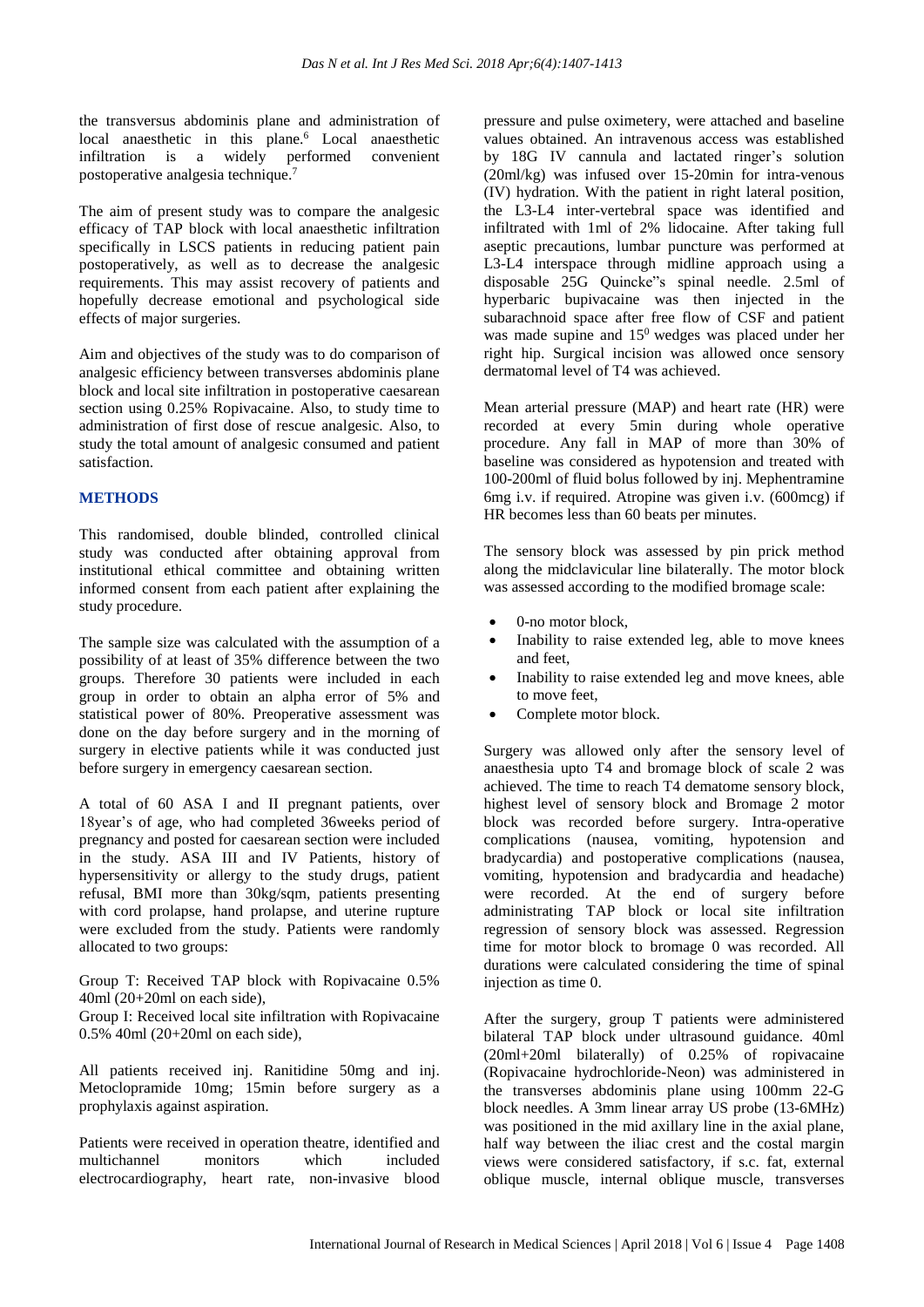abdominis muscle, peritoneum and intra-peritoneal structures were identified. A 150mm long, 20G short bevel needle (Stimplex, B. Braun Melsungen AG, Germany) was introduced anteriorly and inserted in plane under real time US guidance to lie between the internal oblique and transverses abdominis muscle with the tip in the mid axillary line. A total of 20ml of study solution were injected on each side after aspiration to avoid intravascular placement. Successful injection produced an echo-lucent lens shaped space between the two muscles.

In group I, post-operatively a total of 40ml (20ml for each side of incision) of 0.25% (Ropivacaine hydrochloride-Neon) was used for subcutaneous wound side infiltration.

Post- operative pain was evaluated by numeric pain score (NPS), on a scale of 1-10. The patients were asked to provide the number, with 10 being most severe pain they have ever had and 0 being no sensation of pain. In group I, NPS after local anaesthetic infiltration and in group T, NPS after TAP block was considered as NPS 0 (Zero). Patients were evaluated for pain at the  $2<sup>nd</sup>$ ,  $6<sup>th</sup>$ ,  $12<sup>th</sup>$ ,  $24<sup>th</sup>$ hr and at first mobilization by a co-investigator, who was blinded to the used method. He asked for their pain score and recorded them as NPS2, NPS6, NPS12, NPS24 and NPSfm respectively. All patients were routinely mobilised, 8 hrs after the end of the operation. If the patient suffered from pain (NPS>5) at any hour, intramuscular diclofenac sodium 5mg was administered as rescue analgesic.

If this was not sufficient to ease the patient, then 50mg tramadol was also given intravenously along with inj. ondensetron. Maximum allowable dose of diclofenac was 225mg per day and for tramadol, it was 600mg per day. Time for first analgesic administration and the total need for analgesic was recorded in each case. Patient satisfaction was determined by asking verbally to provide a number between 0-10 (0-not satisfied, 10-fully satisfied) and the number was recorded. Patient satisfaction evaluation was performed 24 hours after the block.

Recording of NPS, analgesic requirement and patient satisfaction score was done by an independent anaesthesiologist not involved in the study. Data were represented as mean ±SD. Categorical data were represented as number of patients. Physical characteristics, heart rate, mean arterial pressure, onset and duration of sensory block, onset and duration of motor block, first analgesic demand was compared using the unpaired t-test.

Although systolic blood pressure, diastolic blood pressure and mean arterial pressure were monitored during intra and postoperative period but only mean arterial pressure was considered for statistical evaluation. Categorical data was compared using chi-square test. Adverse effects profile was compared using Fischer's exact test. P value <0.05 was considered to be significant. All the statistical calculation was done by using software SPSS version 16.

#### **RESULTS**

The study population consisted of 60 patients posted for elective and emergency caesarean section. They were blindly divided into two groups of 30 patients each. Group T received 40ml 0.25% ropivacaine in transverses abdominis plane (TAP) block for postoperative analgesia, group I received 40ml 0.25% ropivacaine as infiltration at incision site for postoperative analgesia. Demographic characteristics were comparable in both the study groups (Table 1).

| <b>Characteristics</b>    | Group I (n=30) mean $\pm SD$ | Group T $(n=30)$ mean $\pm SD$ | P value |
|---------------------------|------------------------------|--------------------------------|---------|
| Age (years)               | $25 + 3.9$                   | $26.367 \pm 3.498$             | 0.158   |
| Height (cm)               | $151.7 + 6.1327$             | $154.4 + 7.6411$               | 0.1366  |
| BMI (kg/m <sup>2</sup> )  | $23.166 \pm 2.288$           | $23.04 \pm 1.561$              | 0.8041  |
| Duration of surgery (min) | $42.433 + 2.7877$            | $42.7+2.667$                   | 0.7060  |
| $ASA$ (I:II)              | 11:19                        | 15:15                          | 0.297   |

#### **Table 1: Demographic characteristics.**

Pre-operative and intra-operative hemodynamic parameters e.g. heart rate and mean arterial blood pressure were comparable in both the study groups during entire surgical procedure (Table 2).

Block height achieved as highest dermatomal level and level of sensory block at the end of surgery was statistically insignificant in both groups (Table 3).

Numeric pain scores at different time intervals were compared using unpaired t test. NPS at the time of giving TAP block or surgical site infiltration was 0. Analysis showed that there was highly significant difference in numeric pain scores at  $2<sup>nd</sup>$ ,  $6<sup>th</sup>$ ,  $12<sup>th</sup>$  and  $24<sup>th</sup>$  hours (p<0.0001) (Table 4).

However, there was no significant difference in scores at the time of first mobilization. Both the time for first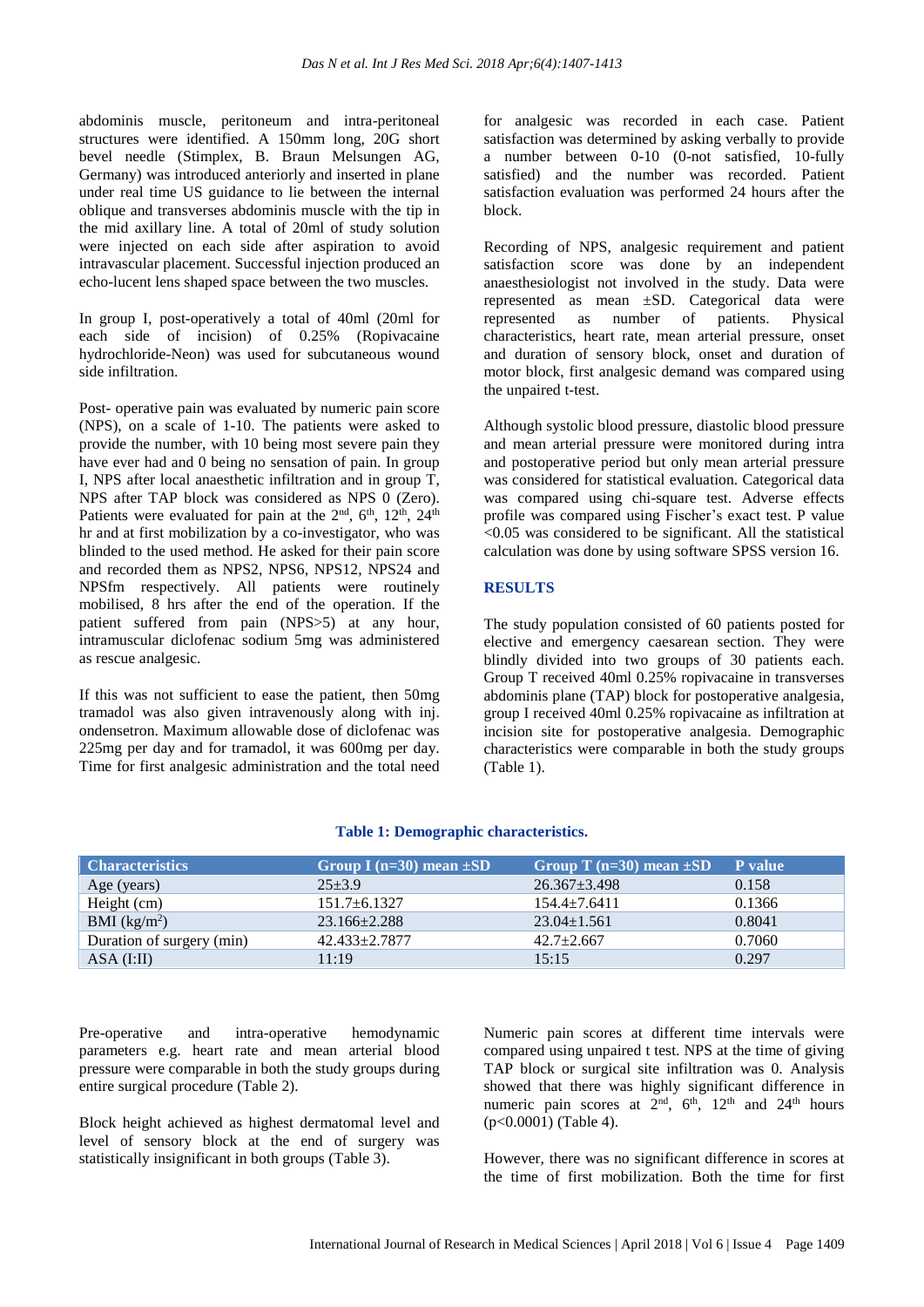rescue analgesic and total amount of analgesic consumed are statistically significant (p<0.0001) (Table 4).

| <b>Time</b>       | <b>Heart rate (min)</b>                     |                                             |                      |            | Mean arterial pressure (mm Hg)              |                                             |                      |            |
|-------------------|---------------------------------------------|---------------------------------------------|----------------------|------------|---------------------------------------------|---------------------------------------------|----------------------|------------|
|                   | <b>Group I</b><br>$(n=30)$<br>mean $\pm SD$ | <b>Group T</b><br>$(n=30)$<br>mean $\pm SD$ | t-value<br>$(df-58)$ | P<br>value | <b>Group I</b><br>$(n=30)$<br>mean $\pm SD$ | <b>Group T</b><br>$(n=30)$<br>mean $\pm SD$ | t-value<br>$(df-58)$ | P<br>value |
| Pre-<br>operative | $85.367 \pm 13.57$                          | $86.8 \pm 13.19$                            | 1.35                 | 0.237      | $87.97 \pm 10.11$                           | $92.8 \pm 10.614$                           | 1.5                  | 0.11       |
| $O \text{ min}$   | $87.37 \pm 14.363$                          | $83.93 \pm 12.28$                           | 1.008                | 0.25       | $88.73 \pm 11.017$                          | $89.533 \pm 11.088$                         | 0.43                 | 0.1703     |
| 5 <sub>min</sub>  | $86.7 \pm 14.008$                           | $84.47 \pm 13.12$                           | 0.92                 | 0.186      | $90.033 \pm 8.899$                          | $90.2 \pm 11.46$                            | 0.391                | 0.12       |
| 10 <sub>min</sub> | $89.47 \pm 15.158$                          | $85.8 \pm 10.44$                            | 0.893                | 0.97       | $90.167 \pm 8.574$                          | $93.03 \pm 12.43$                           | 0.391                | 0.543      |
| 15min             | $87.433 \pm 14.09$                          | $86.8 \pm 10.327$                           | 1.963                | 0.59       | $90.2 \pm 8.6279$                           | $94.03 \pm 11.49$                           | 1.37                 | 0.567      |
| $20$ min          | $84.93 \pm 12.747$                          | $87.23 \pm 10.03$                           | 1.258                | 0.61       | $90.767 \pm 10.05$                          | $90.57 + 8.834$                             | 0.87                 | 0.42       |
| 25min             | $85.43 \pm 10.672$                          | $86.87 \pm 10.64$                           | 0.8999               | 0.22       | $91.367 + 9.492$                            | $90.4 + 8.962$                              | 1.05                 | 0.512      |
| 30 <sub>min</sub> | $83.77 \pm 11.245$                          | $86.167 \pm 11.099$                         | 0.918                | 0.278      | $91.57 \pm 10.874$                          | $90.067 \pm 9.017$                          | 0.887                | 0.111      |
| $35$ min          | $83.9 \pm 11.046$                           | $85.73 \pm 10.942$                          | 0.999                | 0.342      | $90.9 + 9.5569$                             | $90.4 \pm 8.8575$                           | 0.292                | 0.275      |
| $40$ min          | $84.4 \pm 11.545$                           | $85.533 \pm 10.28$                          | 1.925                | 0.175      | $91.03 \pm 8.9961$                          | $87.07 \pm 11.17$                           | 1.37                 | 0.89       |

## **Table 2: Hemodynamic parameters in study groups.**

## **Table 3: Block characteristics in study group.**

|                                                           | Group I $(n=30)$ | Group T $(n=30)$ P- value |                          |
|-----------------------------------------------------------|------------------|---------------------------|--------------------------|
| Highest dermatome level achieved                          |                  |                           |                          |
| T3                                                        |                  |                           | $X2$ =degree of          |
| T <sub>4</sub>                                            | 20               |                           | $freedom = 3$            |
| T <sub>5</sub>                                            |                  |                           | Two tailed value (Exact) |
| T <sub>6</sub>                                            |                  |                           | value) Non-significant   |
| Level of sensory block at the end of surgery mean (range) | T6 (T6-T8)       | T6 (T6-T8)                |                          |

### **Table: 4 Numeric pain score (NPS), analgesic requirement and satisfaction scores in study groups.**

| Group I $(n=30)$<br>mean $\pm SD$ | Group T $(n=30)$<br>mean $\pm SD$ | t-value<br>$(df-58)$ | <b>P</b> -value |
|-----------------------------------|-----------------------------------|----------------------|-----------------|
| $0.00 \pm 0.00$                   | $0.00 \pm 0.00$                   | -                    |                 |
| $5.967 \pm 0.994$                 | $3.83 \pm 1.167$                  | 10.616               | $< 0.0001*$ HS  |
| $4.9 \pm 0.662$                   | $3.9 \pm 0.6074$                  | 8.4767               | $< 0.0001*$ HS  |
| $4.0+0.4549$                      | $3.966 \pm 0.6149$                | 0.331                | 0.7408          |
| $5.0+0.5872$                      | $2 \pm 0.3714$                    | 32.8835              | $< 0.0001*$ HS  |
| $4.133 \pm 0.5074$                | $1.967 \pm 0.4901$                | 23.3867              | $<0.0001*$ HS   |
| $2.537 \pm 1.149$                 | $5.99 \pm 1.514$                  | 13.8361              | $<0.0001*$ HS   |
| $162.5 \pm 34.585$                | $107.5 \pm 37.800$                | 8.1755               | < 0.001         |
| $7.667 \pm 0.661$                 | $7.9 \pm 1.029$                   | 1.45                 | 0.689           |
|                                   |                                   |                      |                 |

 $* = p$  value<0.0001 Highly significant (HS), NPS= Numeric pain score

## **Table: 5 comparisons of adverse effects between two groups.**

| Adverse effect      | Group I (n=30) mean $\pm SD$ | Group T ( $n=30$ ) mean $\pm SD$ | <b>P</b> -value |
|---------------------|------------------------------|----------------------------------|-----------------|
| Intraop hypotension |                              |                                  | 0.075           |
| Intraop bradycardia |                              |                                  | 0.431           |
| Shivering           |                              |                                  | 0.921           |
| <b>PONV</b>         |                              |                                  | 0.082           |

Patient satisfaction score was evaluated at the end of 24 hours. Patients were asked to give a score between 1 and 10 depending on level of satisfaction achieved in pain relief and were evaluated using unpaired t- test. Level of satisfaction was more in TAP block group, but the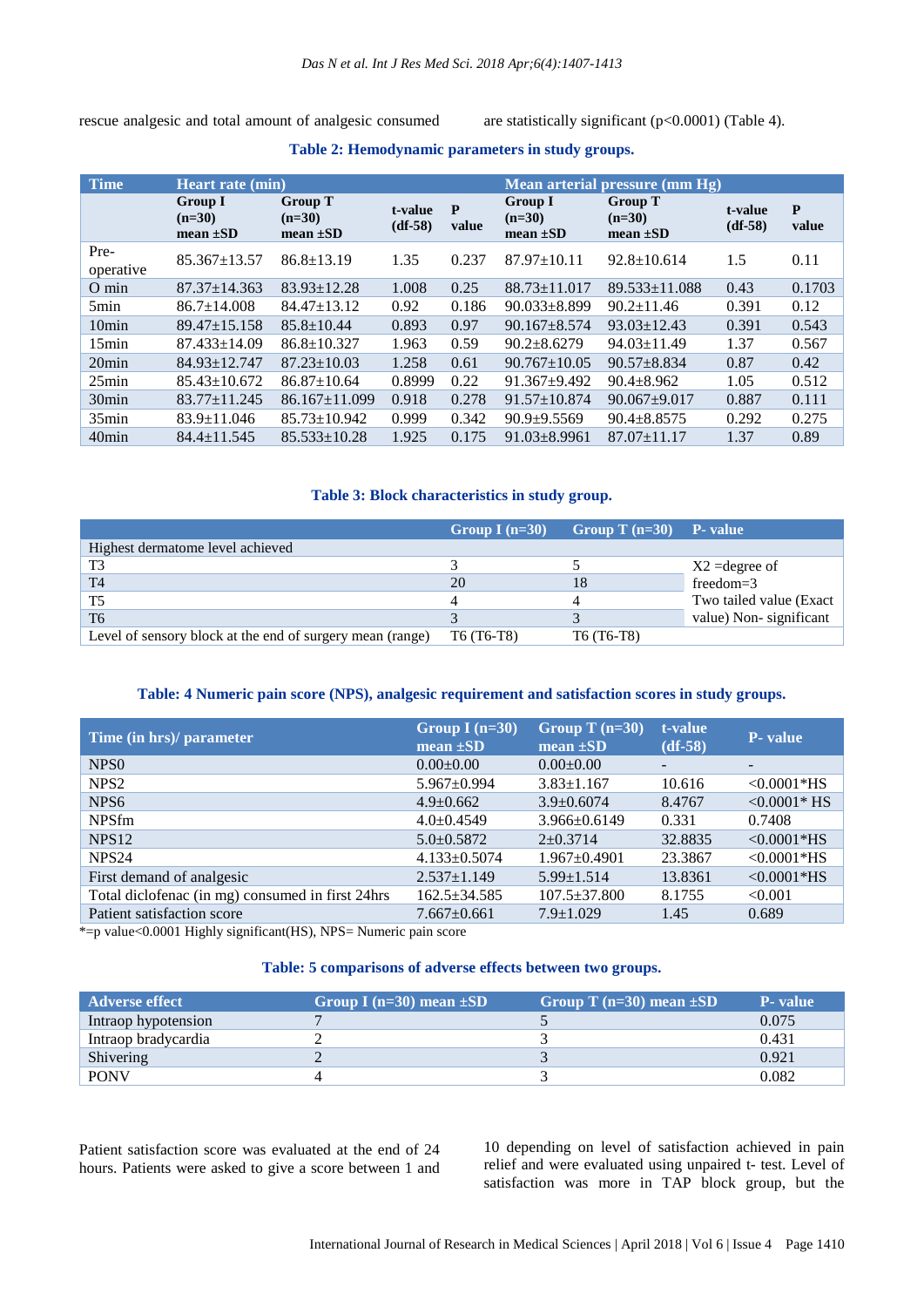difference was not significant (p>0.05) (Table 4). Adverse effects profile was not significant in both the study groups (Table 5).

## **DISCUSSION**

Effective post-operative pain control is an essential component of the care of the surgical patient. Inadequate pain control may result in increased morbidity and mortality. 1,2 Regarding a special postoperative condition like in postoperative caesarean section, during the planning of postoperative analgesic regimen, along with the mother, we need to consider the breast feed dependent new born also. It may result in respiratory, dietary intake and ambulation impairment which consequently leads to complications. <sup>8</sup> Another concern in these patients is that as they breast feed the new born, opioids must be avoided in these patients due to secretion in breast milk. Keeping these in mind, we chose to study the TAP block and LIA using 0.25% ropivacaine in post caesarean pain relief.

#### *Pain assessment at 2 hours*

Authors found that NPS in both the groups at the time of intervention was 0 and level of sensory block was at the level of T6 at the end of surgery and before application of TAP block or LIA. It was due to the fact that at that time patient were under the effect of spinal anaesthesia. MT Ayodogmus et al studied the analgesic efficacy between TAP block and LIA using levo-bupivacaine 0.25% and NPS at the time of intervention was  $0<sup>9</sup>$ 

In present study 27 ( $n=30$ ) patients in group I in the 2<sup>nd</sup> hour (NPS2) needed supplemental analgesia in the form of intramuscular diclofenac injection, whereas in the TAP group only 3 patients required rescue analgesia. This difference was statistically significant, thus proving the analgesic efficacy of TAP block in comparison to LIA (mean ±SD: 5.967±0.994: LIA Vs 3.83±1.167: TAP). MT Ayodogmus et al also found TAP block to be significantly superior over LIA in NPS at 2<sup>nd</sup> postoperative hour ( $p=0.005$ ).<sup>9</sup>

In a study, Charles F Bellows and David H Berger found local site infiltration in laparoscopic ventral hernia repair, using 0.25% Bupivacaine with epinephrine efficacious than control group.<sup>10</sup> But at  $2<sup>nd</sup>$  hour, VAS score was only  $3.1\pm0.9$  in contrast to our study, where Authors found NPS score  $3.83 \pm 1.167$  at  $2<sup>nd</sup>$  hour. This difference can be explained by demographic profile of patients and type of the surgery.

As we know that the intensity of pain sensation depends on the sex of the patient, females being more sensitive, and our study exclusively consisted of female subjects, while in their study major bulk was of male patients. Also, in their study, surgical procedure was minimally invasive while in this study, surgery was more invasive. They used local vasoconstrictor in the form of epinephrine, which was not usedIn this study.

## *Pain assessment at 6 th , 12th , 24th hour*

Authors found that pain scores in this study in group T at 6<sup>th</sup>, 12<sup>th</sup>, 24<sup>th</sup> hour were lower as compared to group I (NPS6:LIA 4.9±0.662 vs TAP 3.9±0.6074) (p<0.0001) (NPS12: LIA5.0±0.5872 Vs TAP: 3.9667±0.6149) (p<0.001) (NPS 24: LIA 4.133±0.5074 vs TAP 1.9667 $\pm$ 0.4901) (p<0.001). this was quite similar to the study done by MT Ayodogmus et al who demonstrated a significant lower NPS at  $6<sup>th</sup>$ ,  $12<sup>th</sup>$ ,  $24<sup>th</sup>$  hour (NPS6: p= 0.003, NPS12 P=0.0001, NPS 24: p=0.0001).<sup>9</sup> A single shot TAP block can produce effective analgesia for up to 2 days. This prolonged duration of analgesia is due to relatively poor vascularisation of transverses abdominis plane.

#### *Pain assessment at first mobilisation*

There was no significant difference in first mobilisation NPS (NPSfm). In present study, only 3 patients out of 30 in group T, experienced NPS >5 after first mobilisation. In group I, 3 patients out of 30 experienced NPS  $>5$ (NPSfm: LIA4.0±0; 4549 vs TAP 3.9667±0.6149)  $(p=0.7408)$ . This finding is similar to the study done by MT Ayodogmus et al, who did not find any statistically significant difference in terms of NPS between the two group after first mobilisation (NPSfm,  $p=0.123$ ) which was further supported by the observations of the study done by Michel Chandon et al where they compared the US guided TAP block with the continuous wound infusion in post caesarean section patients.<sup>9,11</sup>

They found that though the pain during mobilisation was higher in intensity but similar in both the groups (p>0.9). Post-operative pain arises mainly from somatic and visceral component. Both TAP block and LIA act on somatic component, not on visceral component. During mobilisation, pain mainly arises from visceral component which is not under the effect of TAP or LIA. Hence during the mobilisation, both the groups demonstrate similar NPS score.

#### *Time for first rescue analgesia*

In the present study, in group I, 28 patients  $(n=30)$ showed NPS >5 within 2-3 hours of the LIA whereas in group T 22 patients (n=30) sustained their analgesic effects up to 6 hours after that they showed NPS >5 and were treated by parental analgesic (LIA  $2.5\pm1.149$  vs TAP  $5.99 \pm 1.514$ ) (p<0.0001). MT Ayodogmus et al also demonstrated a statistically significant difference in first analgesic application time (LIA 2.63±1.83 vs TAP 6.11 $\pm$ 6.2) (p=0.003).<sup>9</sup> Vijaylaxmi Sivapurapu et al compared bilateral TAP block with LIA using 0.25% bupivacaine and noted the time for first request of analgesia as well as visual analogue scale at that time (VAS T- rescue).<sup>12</sup> They used morphine 0.1mg/kg IV as rescue analgesic. TAP proved its superiority in their study  $(p=0.001)$  as well.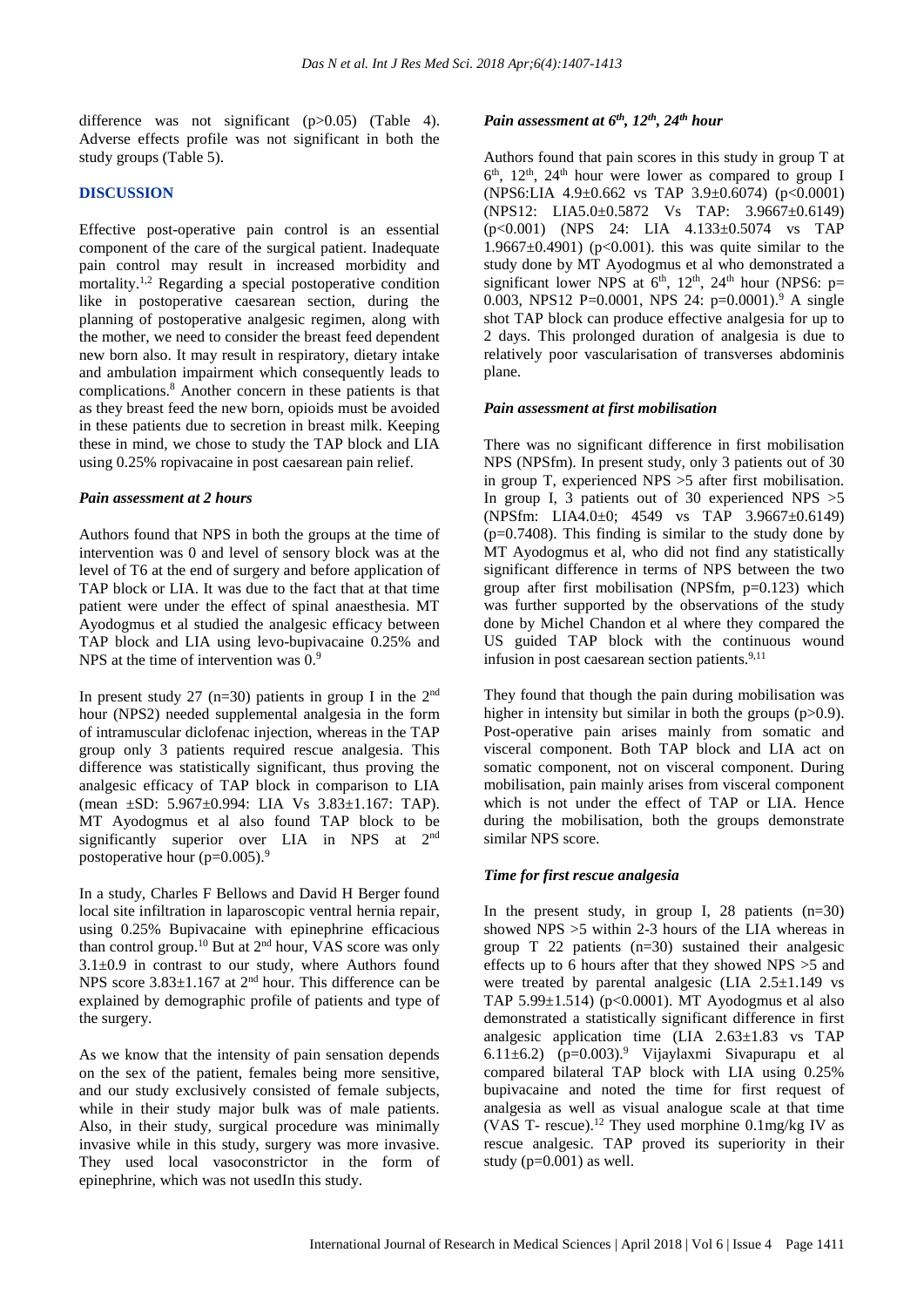#### *Total analgesic consumption*

In this study, cumulative total diclofenac consumption was found lower in group T in comparison to LIA (LIA 162.5±34.585 vs TAP: 107.5±37.800) (p<0.001). Telenes A et al in their study, compared TAP block with LIA in caesarean section using bupivacaine 0.25% with adrenaline 5mcg/ml.<sup>13</sup> Their study also demonstrated decreased cumulative analgesic consumption in terms of morphine consumption (TAP41±34mg vs LIA 38±27mg). Vijaylaxmi sivapurapu et al also demonstrated a statistically significant decreased consumption of analgesic in  $24$  hours in TAP group (TAP22.15 $\pm$ 4.14 vs LIA  $29.15\pm3.93$  p=0.001).<sup>12</sup> Their finding further supported TAP block as a more effective analgesic procedure than LIA.

Tan TT et al (2012) did a study to evaluate the analgesic efficacy of US guided TAP block in caesarean delivery under general anaesthesia.<sup>14</sup> They postulated that the advantage of TAP block might be even more obvious after general anaesthesia. They found that the TAP block group used significantly less analgesic than those who did not receive any block (12.3mg (2.6) 4 vs 31.4mg (3.1), p<0.001).

## *Patient satisfaction*

There was no significant difference between the two groups (LIA 7.667 $\pm$ 0.661 vs TAP: 7.9 $\pm$ 1.029) (p=0.689). This outcome is further supported by MT Ayodogmus et al, where they also did not find any difference between the two procedures in terms of patient satisfaction score  $(LIA 8.54 \pm 0.82 \text{ vs } TAP: 8.89 \pm 0.63) (p=0.081)^9$ 

## **CONCLUSION**

From these observations and analysis, it can be inferred that

- TAP block provides better analgesia in comparison to local anaesthetic infiltration.
- TAP block also prolongs the time interval for first rescue analgesic.
- TAP block decreases the total analgesic consumption.

It can be concluded that the TAP block is an effective postoperative analgesic procedure for post caesarean section patients.

*Funding: No funding sources Conflict of interest: None declared Ethical approval: The study was approved by the Institutional Ethics Committee*

## **REFERENCES**

1. Bonnet MP, Mignon A, Mazoit JX, Marret E. Analgesic effect and adverse effects of epidural morphine compared to parental opioids after elective caesarean section. A systematic review. Eur J pain. 2010;14:894-9.

- 2. Gupta A. Local anaesthesia for pain relief after laparoscopic cholecystectomy: a systematic review. Best Pract Res Clin Anaesthesiol. 2005;19(2):275-  $92.$
- 3. Ventham NT, Hughes M, O'neill S, Johns N, Brady RR, Wigmore SJ. Systematic review and meta‐ analysis of continuous local anaesthetic wound infiltration versus epidural analgesia for postoperative pain following abdominal surgery. Brit J Surg. 2013;100(10):1280-9..
- 4. Fowler SJ, Christelis N. High volume local infiltration analgesia compared to peripheral nerve block for hip and knee arthroplasty- what is the evidence? Anaesth Intensive Care. 2013;41(4):458- 62.
- 5. Gousheh SM, Nesioonpour S. Intravenous paracetamol for postoperative analgesia in laparoscopic cholecystectomy. Anesthesiol Pain Med. 2013;3(1):214-8.
- 6. Huang D, Ma X, Zhou D. Effects of postoperative analgesia of ultrasound-guided transversus abdominis plane block in hemicolectomy patients. Zhonghua yi xue za zhi. 2014;94(21):1623-6.
- 7. Coughlin SM, Karanicolas PJ, Emmerton- Coughlin HM, Kanbur B, Kanbur S, Colquhoun PH. Better late than never? Impact of local analgesia timing on post-operative pain in laparoscopic surgery: a systematic review and meta-analysis. Surg Endo. 2010;24(12):3167-76.
- 8. Atim A, Biligin F, Kilickya O, purtuogulu T, Alanbay I, Orhan ME. The efficacy of ultra soundguided transverses abdominis plane block in patients undergoing hysterectomy. Anaesth Intensive Care. 2011;39(4):630-34.
- 9. Aydogmus MT, Sinikoglu SN, Naki MM, Ocak NB, Sanlı N, Alagol A. Comparison of analgesic efficiency between wound site infiltration and ultrasound-guided transversus abdominis plane block after cesarean delivery under spinal anaesthesia. Hippokratia. 2014;18(1):28.
- 10. Bellows CF, Berger DH. Infiltration of suture sites with local anesthesia for management of pain following laparoscopic ventral hernia repairs: a prospective randomized trial. JSLS. 2006;10(3):345- 50.
- 11. Chandon M, Bonnet A, Burg Y, Barnichon C, DesMesnards-Smaja V, Sitbon B, et al. Ultrasoundguided transversus abdominis plane block versus continuous wound infusion for post-caesarean analgesia: a randomized trial. PloS one. 2014;9(8):e103971.
- 12. Akkaya A, Yildiz I, Tekelioglu UY, Demirhan A, Bayir H, Ozlu T, et al. Dexamethasone added to levobupivacaine in ultrasound-guided tranversus abdominis plain block increased the duration of postoperative analgesia after caesarean section: a